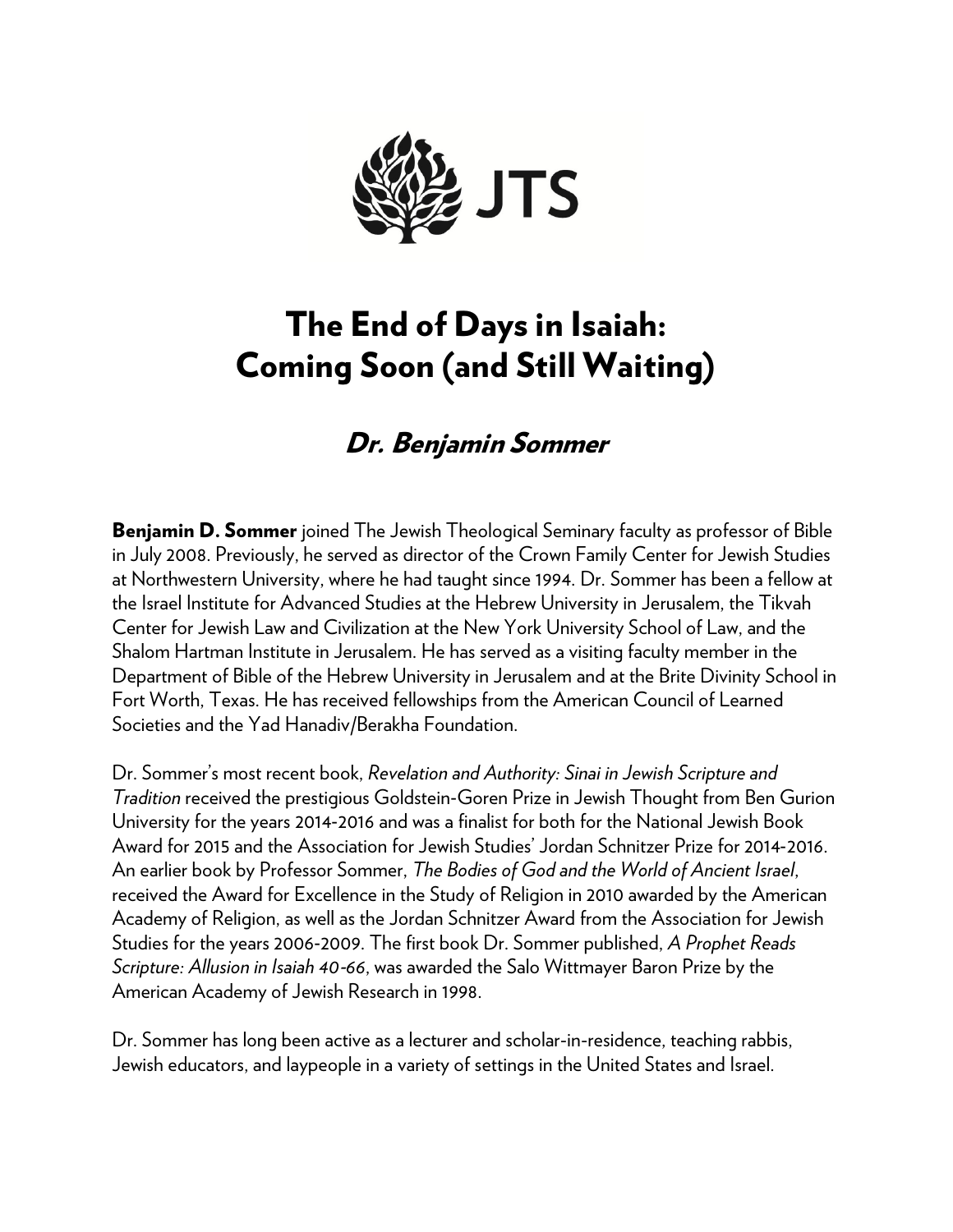## The End of Days in First Isaiah: **Coming Soon (and Still Waiting)**

## Benjamin D. Sommer The Jewish Theological Seminary

(Hebrew texts and JPS Translation)

ישׁעיה ב': <sup>1</sup>הַדְּבָר אֲשֶׁר חָזָה יְשַׁעְיָהוּ בֶּן־אָמוֹץ עַל־יְהוּדָה וִירוּשָׁלָם:

.<br>רוחניה באחרית הימים נכון יהיה הר בית־ה' בראש ההרים ונשא מגבעות ונהרו אליו כל־הגוים: י.<br><sup>3</sup> וְהַלְכוּ עַמִּים רַבִּים וְאָמְרוּ לְכוּ וְנַעֲלֶה אֶל־הַר־ה' אֶל־בֵית א־לֹהֶי יַעֲקֹב וְיֹרֵנוּ מִדְּרַכְיו וְנֵלְכָה בְּאֹרְחֹתַיו כִּי מִצְיּוֹן תֵּצֵא תוֹרַה וּדְבָר־ה' מִירוּשָׁלַם:

יְשָׁפַט בֵּין הַגּוֹיִם וְהוֹכִיחַ לְעַמִּים רַבִּים וְכִתְּתוּ חַרְבוֹתָם לְאָתִּים וַחֲנִיתוֹתֵיהֶם לְמַזְמֶרוֹת לֹא־יִשָּׂא גוֹי אֱל־גּוֹי חֶרֶב ולא־יִלְמְדוּ עוֹד מְלְחָמַה:

**Isaiah 2:** The word that Isaiah son of Amoz prophesied concerning Judah and Jerusalem. <sup>2</sup> In the days to come, The Mount of the LORD's House Shall stand firm above the mountains And tower above the hills; And all the nations Shall gaze on it with joy.

<sup>3</sup> And the many peoples shall go and say: "Come, Let us go up to the Mount of the LORD, To the House of the God of Jacob; That He may instruct us in His ways, And that we may walk in His paths." For instruction shall come forth from Zion, The word of the LORD from Jerusalem.

<sup>4</sup> Thus He will judge among the nations And arbitrate for the many peoples, And they shall beat their swords into plowshares And their spears into pruning hooks: Nation shall not take up Sword against nation; They shall never again know war.

 $\Rightarrow$ Verse 3: What exactly does the word תורה mean here?

.<br>הגי ב': <sup>11</sup>כֹּה אֲמֵר ה' צִבָאוֹת שָׁאֲל־נָא אֶת־הַכֹּהֲנִים תּוֹרָה לֵאמֹר נהן | יִשָּא־אִישׁ בִּשַּׂר־קֹרָשׁ בִּכְנַף בִּגְדוֹ וְנָגַע בִּכְנָפוֹ אֶל־הַלֶּחֶם וְאֵל־הַנָּזִיד וְאֵל־הַיַיִן וְאֵל־שֶׁמֶן וְאֶל־כָּל־מַאֲכָל הַיִקְדָּשׁ וַיַּעֲנוּ הַכֹּהֲנִים וַיֹּאמִרוּ לֹא:

וַיֹּאמֶר חַגַּי אַם־יִגַּע טְמֵא־נֶפֶשׁ בְּכָל־אֵלֶה הַיִטְמָא וַיַּעֲנוּ הַכֹּהֲנִים וַיֹּאמְרוּ יִטְמָא: '

Haggai 2: <sup>11</sup> Thus said the LORD of Hosts: Seek a ruling from the priests, as follows:  $^{12}$  If a man is carrying sacrificial flesh in a fold of his garment, and with that fold touches bread, stew, wine, oil, or any other food, will the latter become holy? In reply, the priests said, "No."

<sup>13</sup> Haggai went on, "If someone defiled by a corpse touches any of these, will it be defiled?" And the priests responded. "Yes."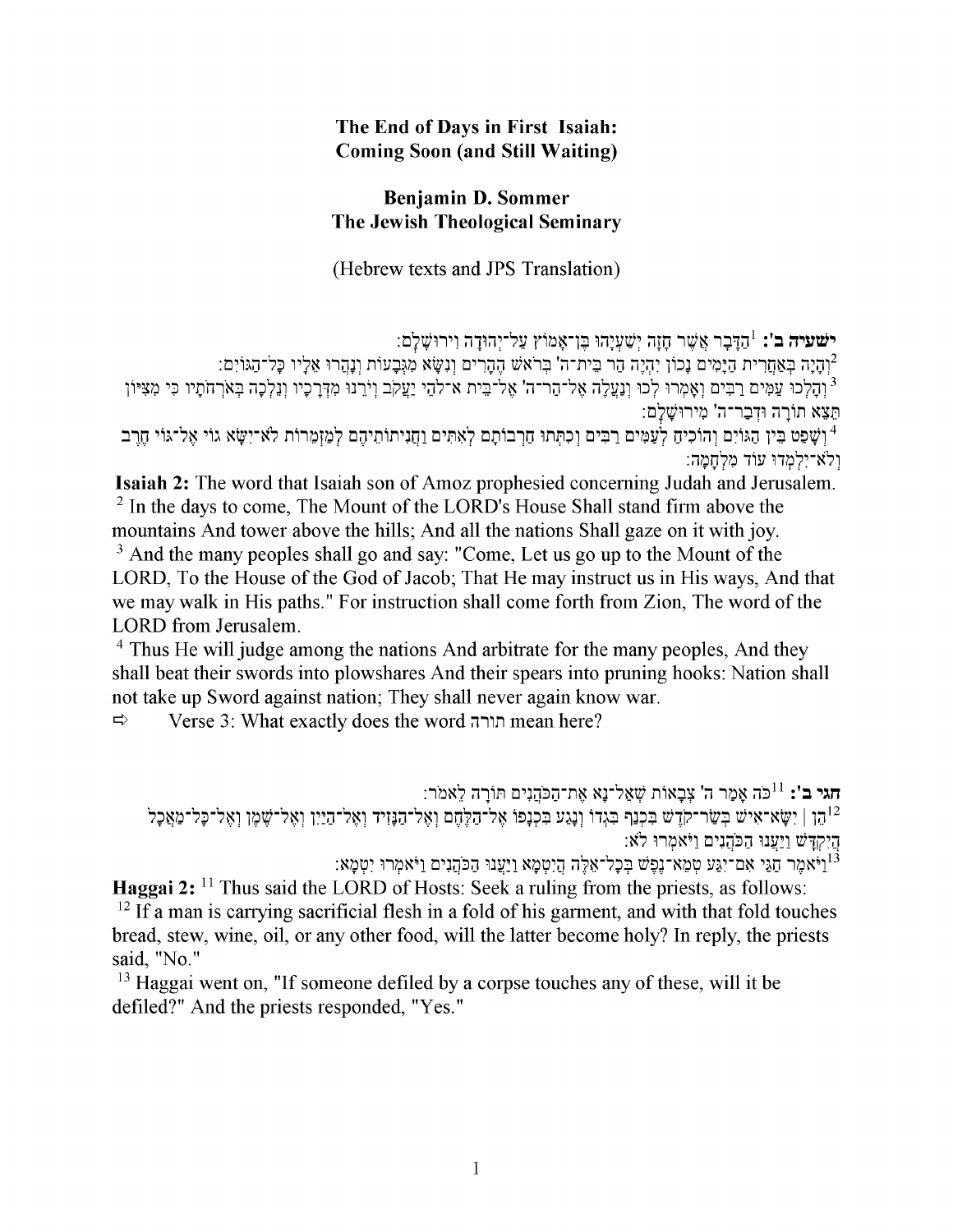ירמיה י''ח: <sup>18</sup>וַיֹּאמְרוּ לְכוּ וְנַחָשְׁבָה עַל־יִרְמְיָהוּ מַחֲשָׁבוֹת כִּי לֹא־תֹאבֵד תּוֹרָה מְכֹהֶן וְעֵצָה מֵחָכָם וְדָבָר מְנַבְיא לְכוּ וְנַכֵּהוּ בַלְשׁוֹן וְאֲל־נַקְשִׁיבָה אֱל־כָּל־דְּבַרֵיו:

**Jeremiah 18:** <sup>18</sup> They said, "Come let us devise a plot against Jeremiah -- for instruction shall not fail from the priest, nor counsel from the wise, nor oracle from the prophet. Come, let us strike him with the tongue, and we shall no longer have to listen to all those words of his."

דברים י''ז: <sup>8</sup> כִּי יִפְלֵא מִמְּךְ דָבָר לַמִּשְׁפָּט בֵין־דָּם לְדָם בֵין־דִּין לְדִין וּבֵין גָגַע לָנֶגַע דִּבְרֵי רִיבֹת בִּשְׁעָרֶיךְ וְקַמְתָּ וְעַלִיתַ אֱל־הַמַּקוֹם אֱשֶׁר יִבְחֵר ה' א־להֱיִדְּ בּוֹ: <sup>9</sup> וּבָאת אֵל־הַכֹּהֲנִים הַלְוָיִם וְאֵל־הַשֹּׁפֵט אֲשֶׁר יִהְיֵה בַּיָּמִים הָהֶם וְדַרַשְׁתָּ וְהִגִּידוּ לְךָ אֶת דְּבַר הַמְּשָׁפָּט: <sup>10</sup> וַעֲשִׂית עַל־פִּי הַדָּבָר אֲשֶׁר יַגִּידוּ לִךְ מִן־הַמַּקוֹם הַהוּא אֲשֶׁר יִבְחֵר ה' וְשָׁמַרְתַּ לַעֲשׂוֹת כְּכֹל אֲשֶׁר יוֹ**רוּ**ךָ: על־פִּי הַתּוֹרַה אֲשֶׁר יוֹרוּדִּ וְעַל־הַמְּשִׁפַּט אֲשֶׁר־יֹאמִרוּ לְדְּ תַּעֲשֶׂה לֹא תַסוּר מִן־הַדַּבַר אֲשֶׁר־יַגְּידוּ לִדְּ יַמְיו ושמאל:

**Deuteronomy 17:** <sup>8</sup> If a case is too baffling for you to decide, be it a controversy over homicide, civil law, or assault -- matters of dispute in your courts -- you shall promptly repair to the place that the LORD your God will have chosen,

<sup>9</sup> and appear before the levitical priests, or the magistrate in charge at the time, and present your problem. When they have announced to you the verdict in the case,

 $10$  you shall carry out the verdict that is announced to you from that place that the LORD chose, observing scrupulously all their instructions to you.

 $11$  You shall act in accordance with the **instructions** given you and the ruling handed down to you; you must not deviate from the verdict that they announce to you either to the right or to the left.

מלאכי ב': <sup>7</sup> כִּי־שִׂפְתֵי כֹהֵן יִשְׁמְרוּ־דָעַת וְתוֹרָה יָבַקְשׁוּ מִפְּיהוּ כִּי מַלְאַדְּ ה'־צָבָאוֹת הוּא: Malachi 2: <sup>7</sup> For the lips of a priest guard knowledge, And men seek rulings from his mouth; For he is a messenger of the LORD of Hosts.

ישעיה י''א: וַיַצָא חֹטֶר מְגֶזַע יִשָׁי וַנָּצֵר מִשַּׁרַשָּׁיו יִפְרֶה <sup>2</sup>וַנָחַה עַלֵיו רוּחַ ה' רוּחַ חַכְמַה וּבְינַה רוּחַ עֵצָה וּגִבוּרַה רוּחַ דַּעַת וְיִרְאַת ה':

וַהֲרִיחוֹ בִּיְרָאֲת ה' וְלֹא־לְמַרְאֶה עֵינָיו יִשְׁפּוֹט וְלֹא־לְמָשְׁמַע אָזְנָיו יוֹכִיחַ: 1

ן יָשְׁפַט בִּצָדֵק דַּלִּים וְהוֹכִיחַ בִּמִישׁוֹר לְעַנְוֵי־אָרֵץ וְהִכָּה־אֵרֵץ בִשֶׁבֵט פִּיו וּבְרוּחַ שִׂפָתָיו יָמִית רָשָׁע:

והיה צדק אזור מתניו והאמונה אזור חלציו:

וְגַר זָאָב עָם־כָּבֶשׂ וְנָמֶר עָם־גָּדִי יִרְבַּץ וְעָגֶל וּכְפִיר וּמְרִיא יַחָדֵּו וְנַעַר קַטֹן נֹהֶג בַּם: '

<sup>7</sup> וּפָרָה וַדֹב תִּרְעֵינָה יַחָדֵּו יִרְבְּצוּ יַלְדֵיהֶן וְאַרְיֵה כַּבָּקֶר יֹאכַל־תֵּבֶן:

וַשְׁעֲשָׁע יוֹנֵק עַל־חָר פָּתֵן וְעַל מְאוּרַת צִפְעוֹנִי גָּמוּל יָדוֹ הָדָה:  $^8$ 

<sup>9</sup> לא־יֵרֵעוּ וְלֹא־יַשָּׁחִיתוּ בִּכְלֹ־הֵר קֵדָּשִׁי כִּי־מַלְאָה הָאָרֵץ דֵעֲה אֶת־ה' כַּמֵּיִם לַיַּם מִכָּסִים:

וּ וַהָיִתָה הַיִּם הַהוּא שַׁרֵשׁ יִשֵּׁי אֲשֶׁר עֹמֵד לְנֵס עַמִּים אֲלָיו גּוֹיִם יִדְרֹשׁוּ וְהָיִתָה מְנֻחָתוֹ כָּבוֹד

וּ וְהֵיַה בַּיוֹם הַהוּא יוֹסִיף אֲדֹנַי שֶׁנִית יַדוֹ לְקְנוֹת אֶת־שָׁאָר עַמּוֹ אֵשֶׁר יִשָּׁאֵר מֲאַשּׁוּר וּמְמִצְרַיִם וּמִפַּתְרוֹס וּמְכּוּשׁ וּמֵעֵילַם וּמִשָּׁנָעַר וּמֶחֲמַת וּמֵאָיֵי הַיַּם: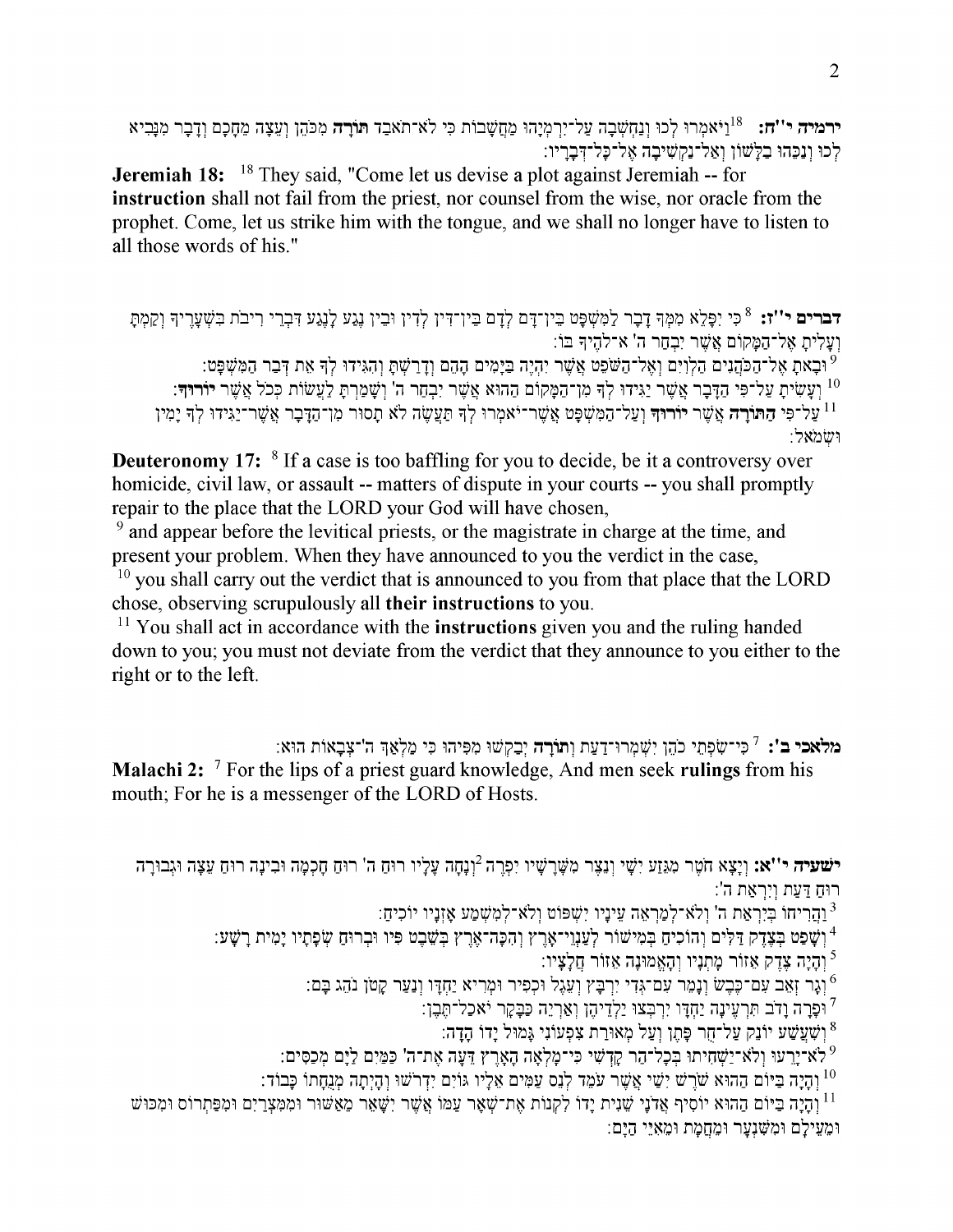וַנֲשֵׂא גֵס לֵגּוֹיִם וְאָסֵף נִדְחֵי יִשְׂרָאֵל וּנִפְצוֹת יִהוּדָה יְקַבֵּץ מֵאַרְבַּע כַּנְפוֹת הָאָרֶץ:

<sup>13</sup> וְסָרָה קִנְאַת אֵפְרַיִם וְצֹרְרֵי יְהוּדָה יִכְּרֵתוּ אֶפְרַיִם לֹא־יִקַנֵּא אֶת־יְהוּדָה וִיהוּדָה לֹא־יָצֹר אֶת־אֶפְרָיִם:

<sup>14</sup> וְעָפוּ בִכָּתֵף פִּלְשָׁתִּים יָמֶה יַחָדֵּו יָבֹזּוּ אֶת־בְּנֵי־קֵדֶם אֵדוֹם וּמוֹאָב מְשָׁלוֹח יָדָם וּבִנֵי עַמּוֹן מִשְׁמַעָתָּם:

<sup>15</sup> וְהֶחֱרִים ה' אֵת לְשׁוֹן יָם־מִצְרַיִם וְהֶנִיף יָדוֹ עַל־הַנָּהָר בַּעְיָם רוּחוֹ וְהִכְּהוּ לְשִׁבְעָה נְחָלִים וְהִדְרִיךְ בַּנְעָלִים:

וּהַיִתָה מִסְלָּה לְשָׁאָר עַמּוֹ אֲשֶׁר יִשָּׁאֵר מֵאֲשׁוּר כַּאֲשֵׁר הָיִתָה לְיִשְׂרָאֵל בִּיוֹם עֲלֹתוֹ מֵאֵרֵץ מִצְרַיִם: **Isaiah 11:** A shoot shall grow out of the stump of Jesse, A twig shall sprout from his stock.

<sup>2</sup> The spirit of the LORD shall alight upon him: A spirit of wisdom and insight, A spirit of counsel and valor. A spirit of devotion and reverence for the LORD.

<sup>3</sup> He shall sense the truth by his reverence for the LORD: He shall not judge by what his eyes behold. Nor decide by what his ears perceive.

<sup>4</sup> Thus he shall judge the poor with equity And decide with justice for the lowly of the land. He shall strike down a land with the rod of his mouth And slay the wicked with the breath of his lips.

<sup>5</sup> Justice shall be the girdle of his loins, And faithfulness the girdle of his waist.

 $6$  The wolf shall dwell with the lamb, The leopard lie down with the kid; The calf, the beast of prev, and the fatling together, With a little boy to herd them.

 $\frac{7}{7}$  The cow and the bear shall graze, Their young shall lie down together; And the lion, like the ox, shall eat straw.

<sup>8</sup> A babe shall play Over a viper's hole, And an infant pass his hand Over an adder's den. <sup>9</sup> In all of My sacred mount Nothing evil or vile shall be done; For the land shall be filled with devotion to the LORD As water covers the sea.

 $10 \n\text{ T}$  In that day, The stock of Jesse that has remained standing Shall become a standard to peoples -- Nations shall seek his counsel And his abode shall be honored.

 $11 \n\P$  In that day, My Lord will apply His hand again to redeeming the other part of His people from Assyria -- as also from Egypt, Pathros, Nubia, Elam, Shinar, Hamath, and the coastlands.

<sup>12</sup> He will hold up a signal to the nations And assemble the banished of Israel, And gather the dispersed of Judah From the four corners of the earth.

<sup>13</sup> Then Ephraim's envy shall cease And Judah's harassment shall end; Ephraim shall not envy Judah, And Judah shall not harass Ephraim.

<sup>14</sup> They shall pounce on the back of Philistia to the west, And together plunder the peoples of the east; Edom and Moab shall be subject to them And the children of Ammon shall obey them.

<sup>15</sup> The LORD will dry up the tongue of the Egyptian sea. -- He will raise His hand over the Euphrates with the might of His wind and break it into seven wadis, so that it can be trodden dry-shod. <sup>16</sup> Thus there shall be a highway for the other part of His people out of Assyria, such as there was for Israel when it left the land of Egypt.